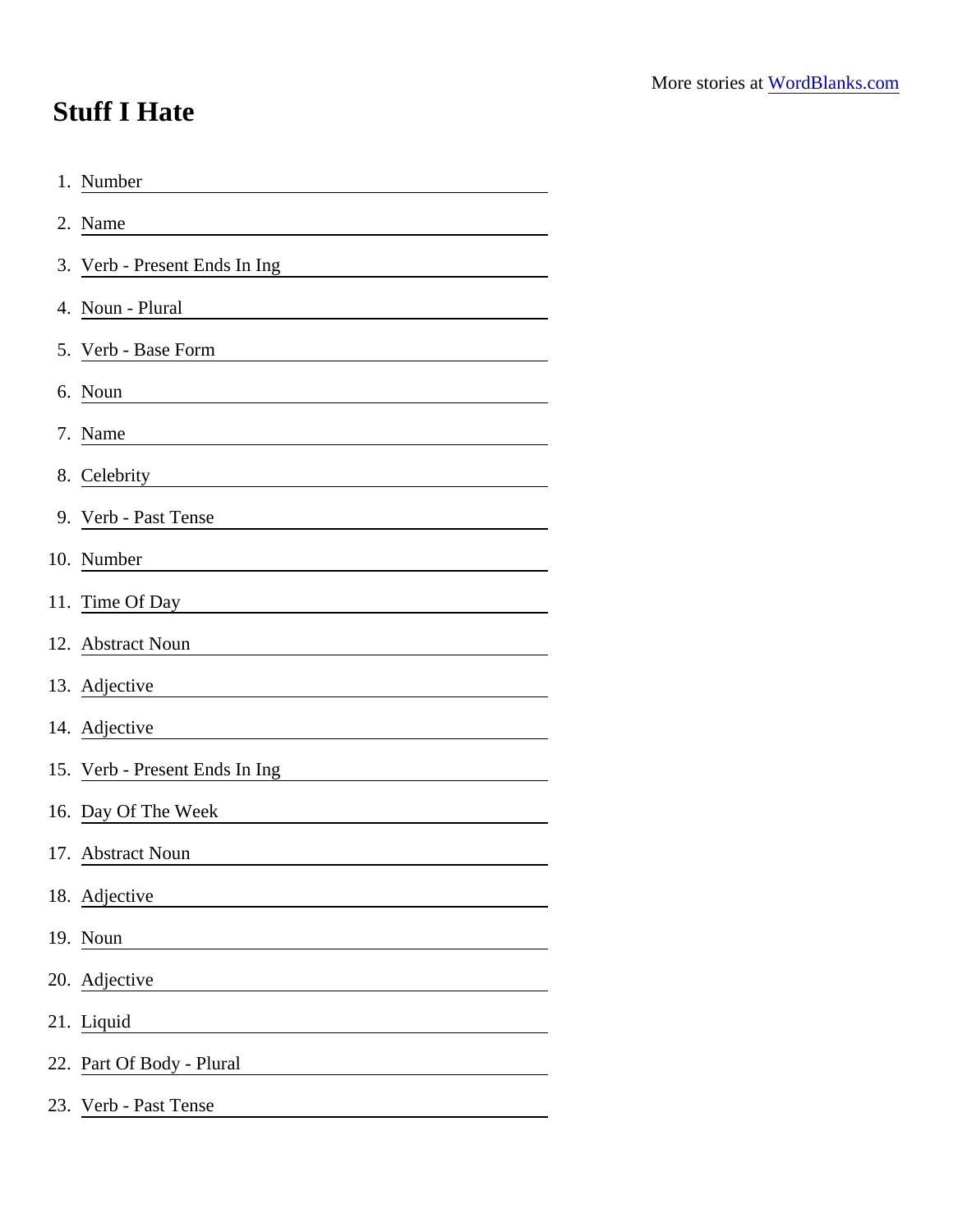|     | 24. Abstract Noun              |
|-----|--------------------------------|
|     | 25. Adjective                  |
|     | 26. Adjective                  |
|     | 27. Adjective                  |
|     | 28. Noun - Plural              |
|     | 29. Abstract Noun              |
|     | 30. Last Name                  |
|     | 31. Adjective                  |
|     | 32. Adjective                  |
|     | 33. Adjective                  |
|     | 34. Verb - Base Form           |
|     | 35. Noun - Plural              |
|     | 36. Adverb                     |
|     | 37. Adjective                  |
|     | 38. Adjective                  |
|     | 39. Adjective                  |
|     | 40. Adjective                  |
|     | 41. Adjective                  |
|     | 42. Noun - Plural              |
|     | 43. Verb - Past Tense          |
|     | 44. Occupation                 |
|     | 45. Noun - Plural              |
|     | 46. Adjective                  |
|     | 47. Verb - Present Ends In Ing |
| 48. | Vehicle                        |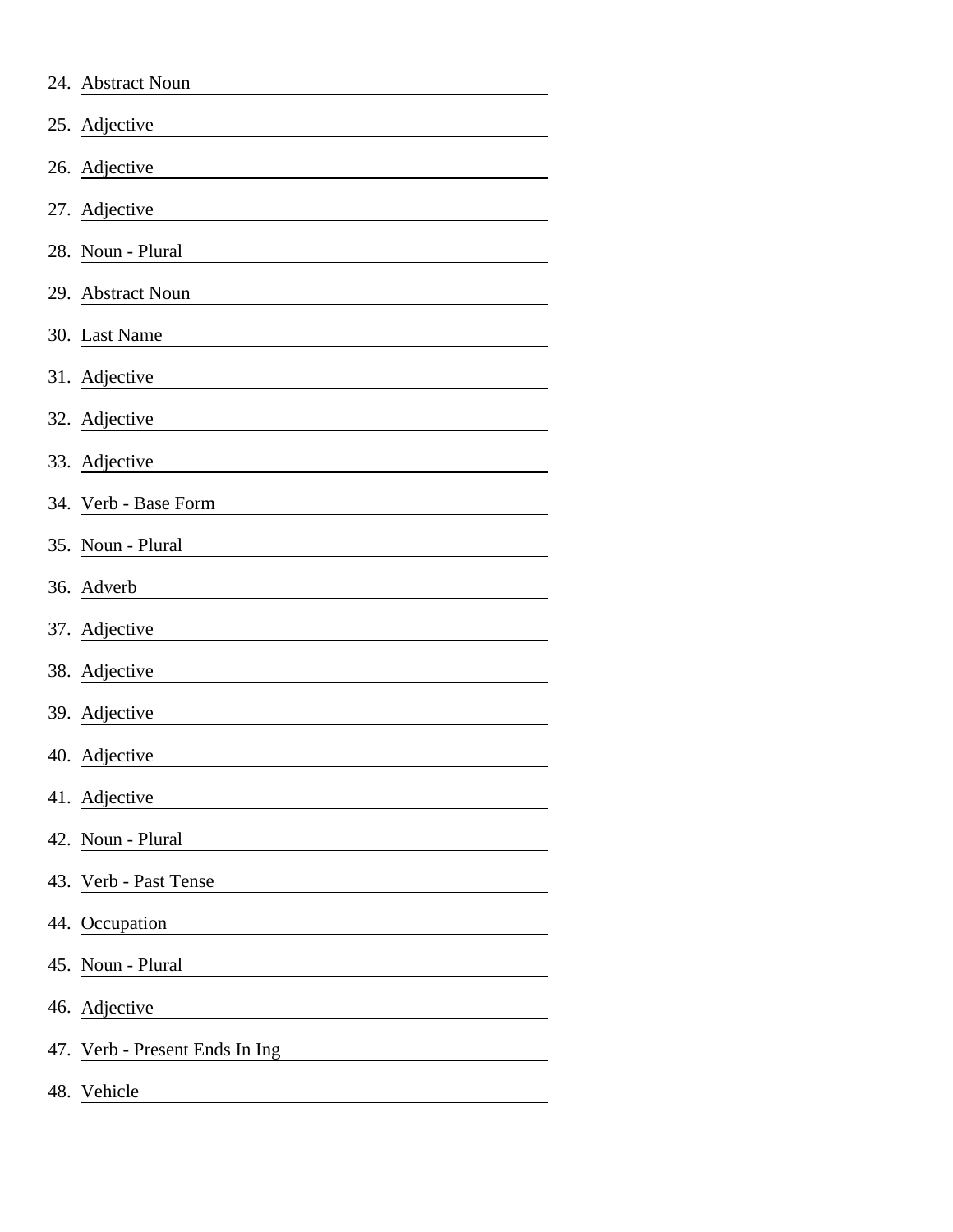|     | 49. Adjective                                                                                                                          |
|-----|----------------------------------------------------------------------------------------------------------------------------------------|
|     | 50. Adjective                                                                                                                          |
|     | 51. Verb - Base Form                                                                                                                   |
|     | 52. Adjective                                                                                                                          |
|     | 53. Noun - Plural                                                                                                                      |
|     | 54. Adjective                                                                                                                          |
|     | 55. Clothing - Plural                                                                                                                  |
|     | 56. Verb - Base Form                                                                                                                   |
|     | 57. Adverb<br><u> 1989 - Johann Stoff, deutscher Stoffen und der Stoffen und der Stoffen und der Stoffen und der Stoffen und der </u>  |
|     | 58. Noun                                                                                                                               |
|     | 59. Verb - Present Ends In S                                                                                                           |
|     | 60. Verb - Present Ends In Ing                                                                                                         |
|     | 61. Adjective<br><u> Alexandria de la propia de la propia de la propia de la propia de la propia de la propia de la propia de la p</u> |
|     | 62. Verb - Present Ends In Ing                                                                                                         |
|     | 63. Name                                                                                                                               |
|     | 64. Abstract Noun                                                                                                                      |
|     | 65. Adjective                                                                                                                          |
| 66. | Name                                                                                                                                   |
| 67. | Adjective                                                                                                                              |
| 68. | Verb - Past Tense                                                                                                                      |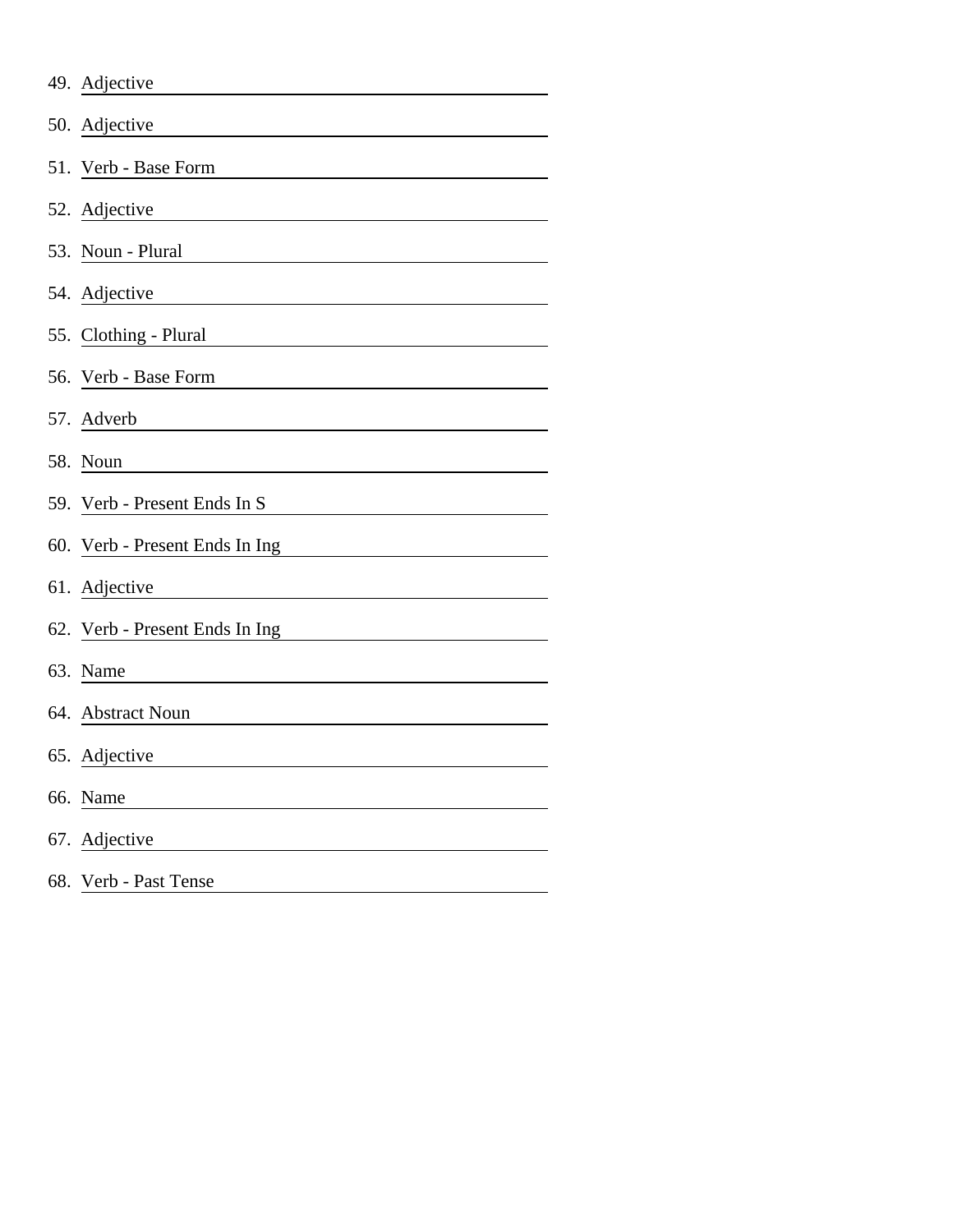## **Stuff I Hate**

This is just a list of stuff I hate for no reason.

- Homework

- Screwing up more than  $\frac{N \text{ number}}{N}$
- $-$  Name

- Verb - Present ends in ING **everyone else's** Noun - Plural

- When people Verb - Base Form my Noun

- Name
- Celebrity
- Being Verb Past Tense

- Not getting my Number hours at Time of Day

- Abstract noun

- Winter

-

- Adjective days
- **Adjective weather**

- Verb - Present ends in ING **early on** Day of the Week **mornings** 

- Gun Abstract noun

- Older people who are too **Adjective Adjective** about their Noun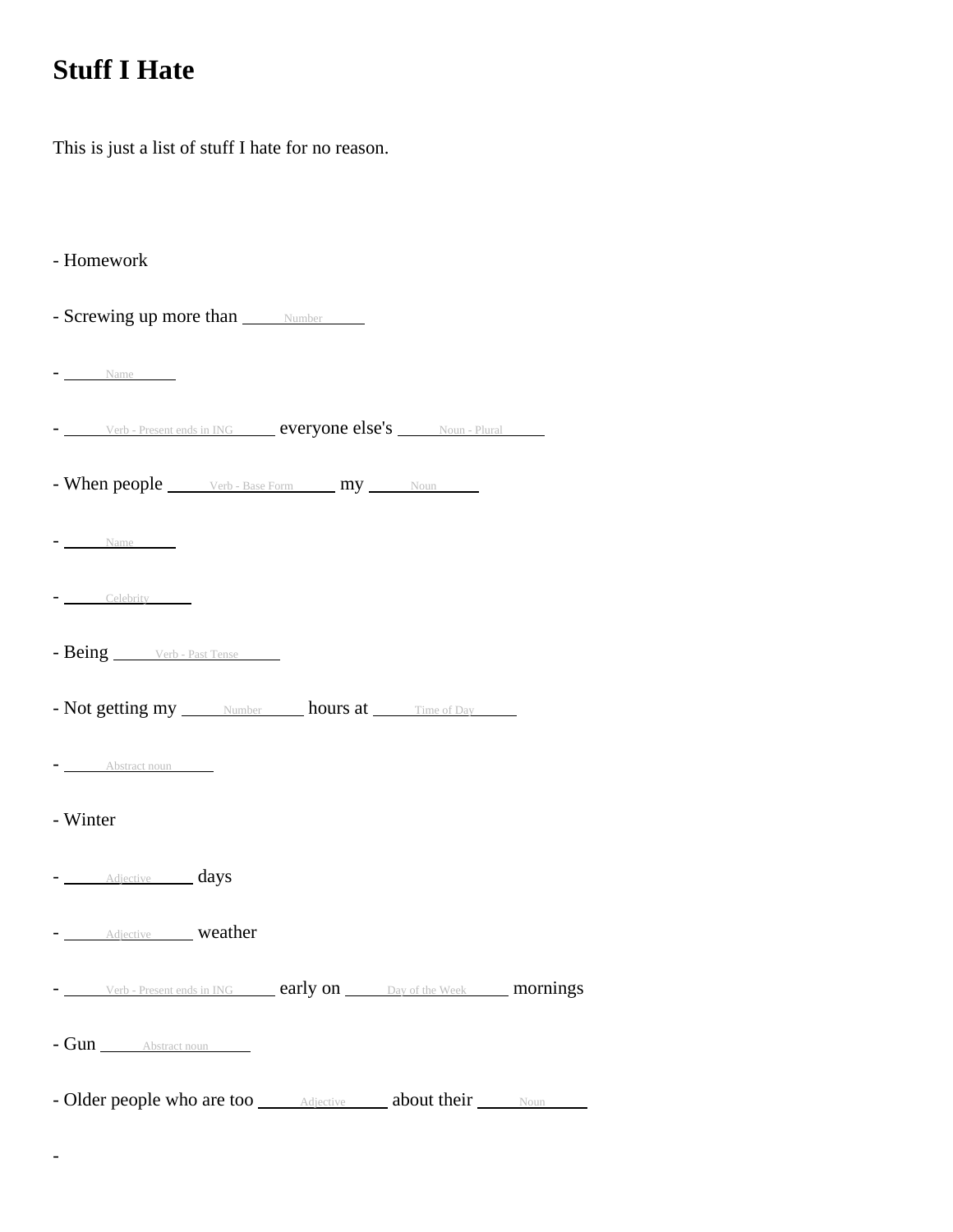| <b>Adjective</b> younger people                                                         |  |
|-----------------------------------------------------------------------------------------|--|
| $-$ Liquid $-$                                                                          |  |
| - Getting my wisdom _____ Part of Body - Plural _____ _____ Verb - Past Tense           |  |
| - The thought of <u>Abstract noun</u>                                                   |  |
| - Getting <i>Adjective</i>                                                              |  |
| - Adjective driving                                                                     |  |
| - Adjective smokers                                                                     |  |
| $\overline{\phantom{a}}$ Noun - Plural                                                  |  |
| - The Abstract noun of society                                                          |  |
| $- Mrs.$ Last Name                                                                      |  |
| - Adjective neighbors                                                                   |  |
| - People who are <u>Adjective</u> with getting tans                                     |  |
| - Very <b>Adjective</b> college roommates                                               |  |
| - People who <u>verb-Base Form</u> their Noun-Plural <u>Noun-Adverb</u>                 |  |
| - Adjective fires                                                                       |  |
| - Adjective news                                                                        |  |
| - The <i>Adjective</i> influences of <i>Adjective Lechnology on our Adjective</i> lives |  |
| $\overline{\phantom{a} - \underline{\hspace{1cm}}$ Noun - Plural                        |  |
| - Getting <u>verb-Past Tense</u> by your <u>cocupation</u> for no reason                |  |

-